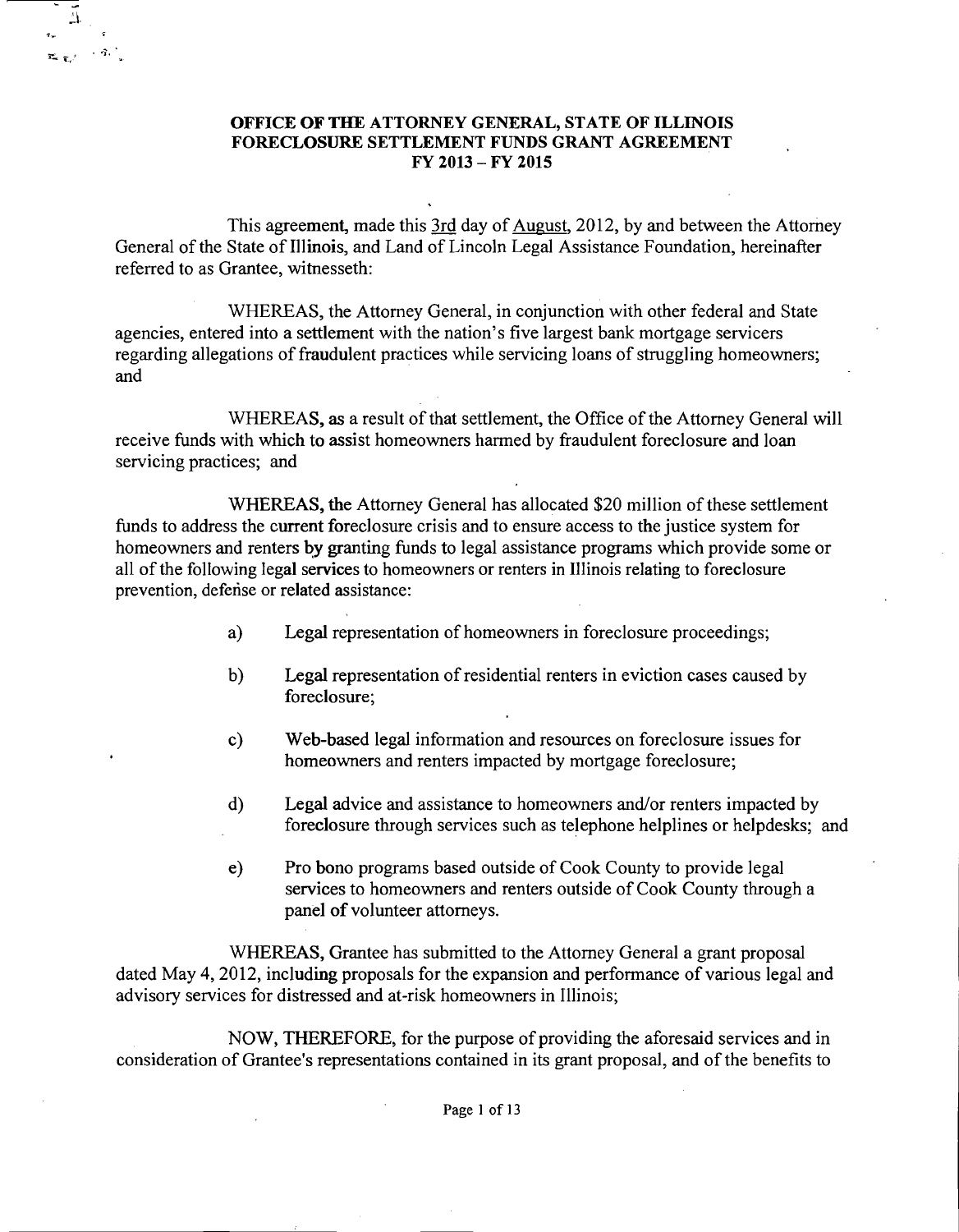accrue to the People of the State of Illinois, the parties hereto mutually promise and agree as follows:

n n

- 1. TERM. The term of this Agreement is for a period of three years, commencing September 1,2012 and ending August 30,2015, unless sooner terminated as herein provided.
- ·2. PROVISION OF SERVICES AND GRANT ADMINISTRATION. Grantee agrees as follows:
	- (a) The Office of the Attorney General of Illinois will contract with the Illinois Equal Justice Foundation ("the Grant Monitor") to monitor the use of these grant funds.
	- (b) Grantee shall submit two reports annually. A Mid-term Report is due on or by January 31 of each year of the Agreement. A final report on activities is due on or by July 31 each year of the Agreement. A report form will be provided for both reports and shall ask for information on the project's activities and achievements, relevant case and client data, number of clients served, measurable outcomes achieved for the client and financial reporting for the period. Grantee may be required to include certain reporting modules in their case management software to make reporting more efficient. The final report shall include a detailed fiscal review setting forth the exact manner and amount of expenditures made with the funds received from the grant, including a copy of any audit prepared by a certified public accountant. Failure to submit reports on time and in the manner requested may jeopardize the release of the next funding installment. Reports will be monitored by the Grant Monitor.
	- (c) Grantees are expected to work in concert with each other to maximize the number of homeowners and renters impacted by foreclosure who receive access to necessary legal assistance. Examples of coordination include but are not limited to:
		- (i) Grantees are required to participate in the training program provided by these grant funds and administered by LAF. This training will include practices by which to monitor banks' adherence to the terms of the settlement. Additional online training will be provided via Illinois Legal Aid Online.
		- (ii) It is expected that Grantees will assist the Attorney General's Office in enforcing the terms of the settlement, including identifying patterns and practices by lenders.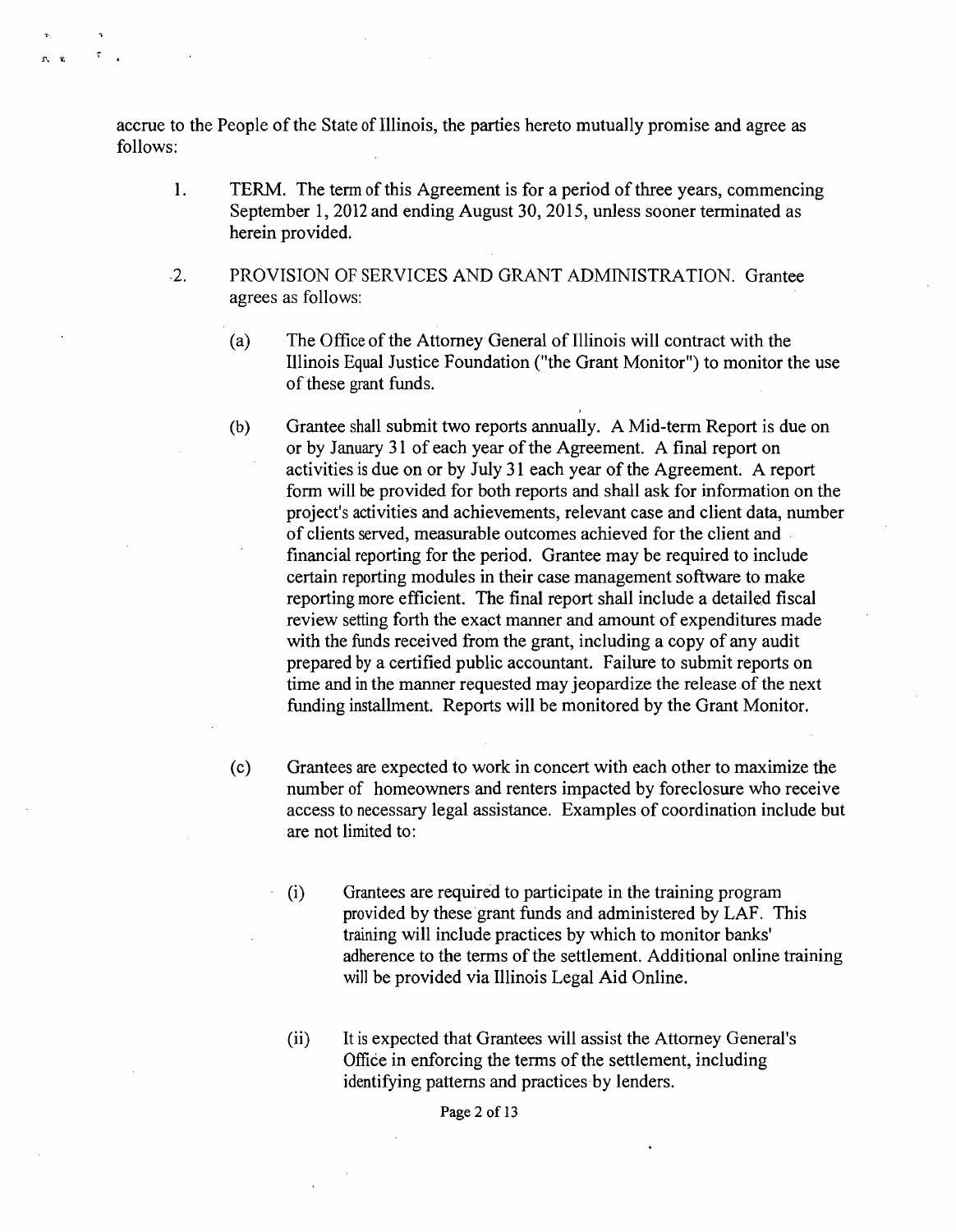- (iii) Grantees are required to work collaboratively with other Grantees to:
	- (a) maximize efficiency and breadth of services for homeowners and renters; and
	- (b) avoid duplication of efforts of other Grantees.
- (iv) No Grantee shall use these grant funds for the development of content without the written permission of the Grant Monitor or other agents of the Attorney General. The following organizations have received contracts for content work: (1) LAF has been chosen to develop training and public education materials . regarding homeowners in foreclosure; (2) Lawyers' Committee for Better Housing has been selected to develop of training and public education content regarding renters impacted by foreclosure; and (3) Illinois Legal Aid Online has been selected to coordinate this content technologically.
- (d) Grantee shall permit agents of the Attorney General to enter the premises of Grantee to observe the operation of Grantee's program. The Attorney General shall give Grantee reasonable notice of intent to enter for purposes of observing, and such observation shall not unreasonably interfere with the conduct of Grantee in the providing of its services.
- (e) The following restrictions apply to this grant award:
	- (i) Funds allocated by the Office of the Illinois Attorney General may not be expended on a sectarian purpose;
	- (ii) Funds may not be used for the purpose of lobbying, or encouraging political activities, labor or anti-labor activities, boycotts, picketing, strikes or demonstrations; and
	- (iii) No more than 25% of grants awarded may be used for overhead costs.
- 3. GRANT AWARD. The Attorney General agrees to provide financial support from the Foreclosure Settlement Fund to Grantee in the amount of \$ 4.5 million dollars. Grantee agrees to use such funds solely for the provision of services as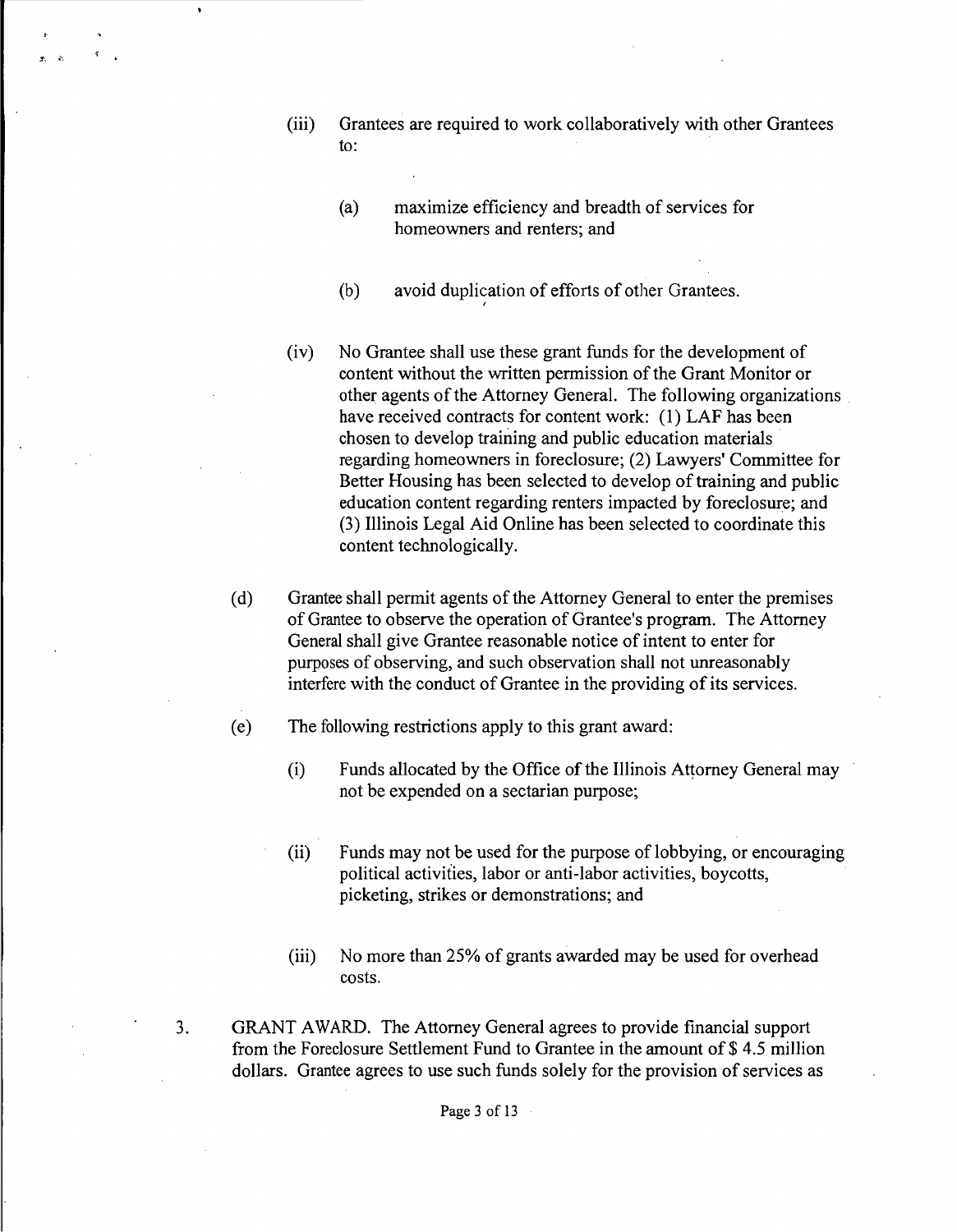specified in paragraph 4 of this Agreement and strictly in accordance with the program budget, marked as Addendum "A" and incorporated herein by reference, unless Granteehas modified the program or the services to be provided in accordance with paragraph 5 of this Grant Agreement.

Subject to satisfactory performance of the conditions of this Agreement and acceptance of the reports required by Section 2(b) of this Agreement, the Attorney General will pay the following amounts according to the following schedule:

| September 1, 2012 | \$750,000 |
|-------------------|-----------|
| March 1, 2013     | \$750,000 |
| September 1, 2013 | \$750,000 |
| March 1, 2014     | \$750,000 |
| September 1, 2014 | \$750,000 |
| March 1, 2015     | \$750,000 |

 $\ddot{\phantom{a}}$ 

4. DESCRIPTION OF GRANT PROGRAM. As required by subsection 4(b) of the Illinois Grant Funds Recovery Act (30 ILCS 70514), and as explained in more detail in Land of Lincoln Legal Assistance Foundation's proposal of May 4, 2012, the grant funds will be used to implement a comprehensive Legal Help for Homeowners Program to help distressed homeowners save their homes.

Land of Lincoln Legal Assistance Foundation will provide the following services:

- (a) Outreach to distressed homeowners and other agencies that serve them;
- (b) Centralized and specialized telephone hotline for homeowners in their 65 county service area;
- (c) A full range of legal services, from advice to extended representation, to help prevent homeowners and renters from losing their homes, to prevent personal deficiency judgments, and to otherwise help them make better transitions to housing;
- (d) Collaboration with the private bar to further expand legal services to distressed homeowners; and
- (e) Collaboration with court to implement sustainable, self-supporting mediation projects and procedures to improve the process for homeowners.

Land of Lincoln Legal Assistance Foundation will use the funds to support the following positions to implement the Legal Help for Homeowners Program: 10.1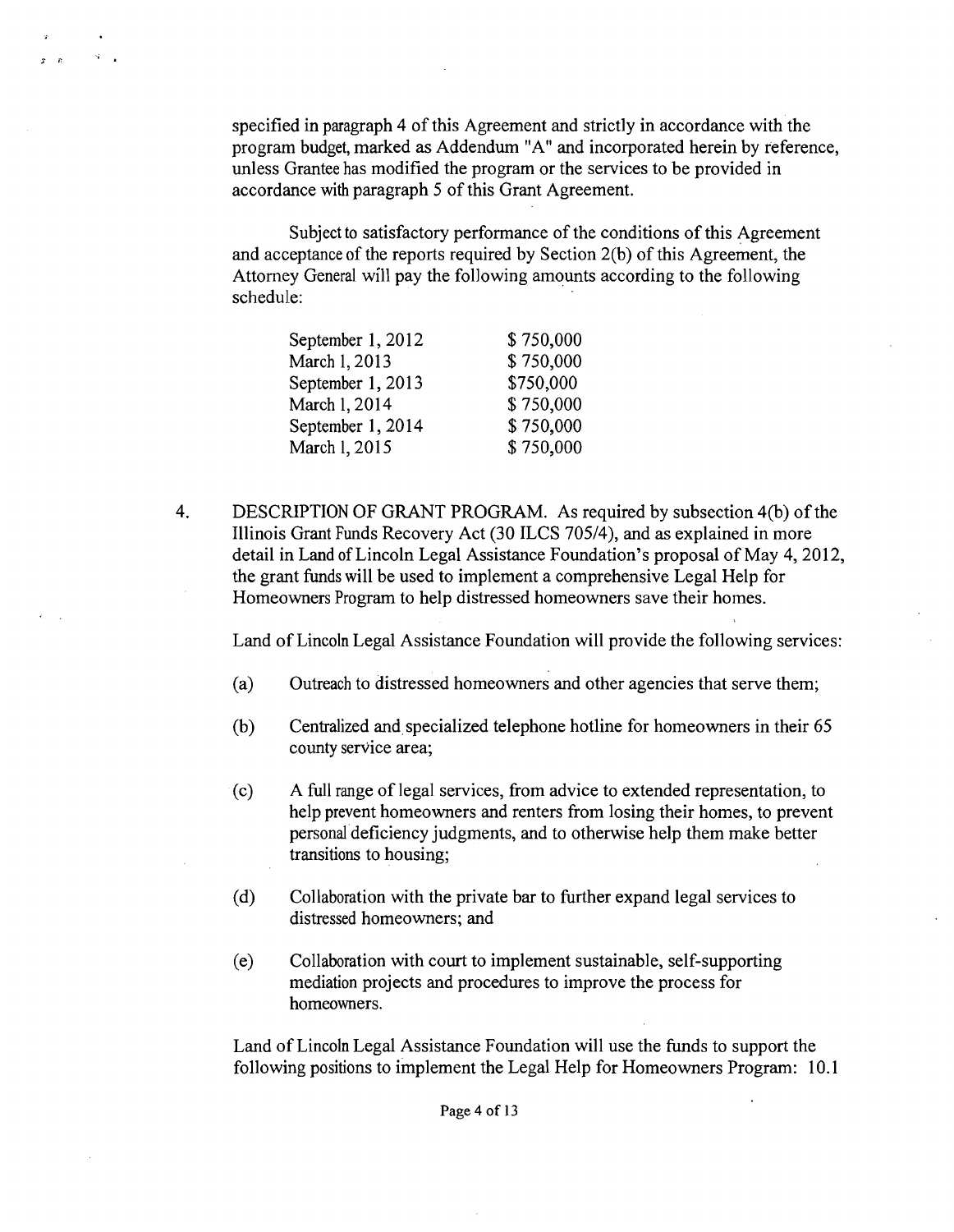attorneys (5.6 new), 2 new intake workers and 4.75 support staffers, Land of Lincoln Legal Assistance Foundation will use \$70,000 of these grant funds to support its Judicare attorneys handling cases related to foreclosure.

*s* ,

- 5. MODIFICATION OF PROGRAM. Grantee shall not change, modify, revise, alter, amend, or delete any part of the services it has agreed to provide or change, alter, or extend the time constraints for the provision of such services as provided herein unless it shall have first obtained the written consent for such change, modification, revision, alteration, amendment, deletion, or extension from the Attorney General. Furthermore, unless Grantee obtains the prior written consent of the Attorney General, Grantee shall not:
	- (a) Incur any expense or financial obligation from the grant award except as authorized by and provided for in paragraph 4 and the program budget; or
	- (b) Incur expensesor financial obligations from such grant award in any line item category of such project budget in excess of the amount provided in such line item category.
- 6. PRINTED MATERIAL. All printed materials paid for, in whole or in part, with funds provided pursuant to this Grant Agreement shall specify within such printed materials the following disclaimer: "Funding for this material provided through a grant from the Illinois Attorney General. The views and statements expressed herein do not necessarily reflect the views and opinions of the Attorney General."
- 7. ASSIGNMENT. Grantee shall make no assignment of this Agreement or of any right accruing under this Agreement or of any monies granted to Grantee pursuant to this Agreement without the written consent of the Attorney General.
- 8. TERMINATION OF AGREEMENT. This Agreement may be terminated and canceled for cause by the Attorney General, by giving written notice to Grantee thirty (30) days in advance of such termination and cancellation, delivered by certified mail, return receipt requested, to Grantee as hereinafter provided. In the event that this Agreement is terminated prior to the expiration date, Grantee shall promptly return to Attorney General all unexpended or lapsed funds.
- 9. EXPENDITURE OF GRANT FUNDS. All grant funds awarded hereunder shall be expended within the term of this Grant Agreement. Any grant funds not expended or legally obligated by the end of the term of this Grant Agreement must be returned to the Attorney General within forty-five (45) days after the end of the term of this Grant Agreement. This Grant Agreement is subject to the Illinois Grant Funds Recovery Act (30 ILCS 70511 *et seq.),* as now or hereafter amended; and all the terms, conditions, and provisions of the Illinois Grant Funds Recovery Act apply to this Grant Agreement and are made a part of this Grant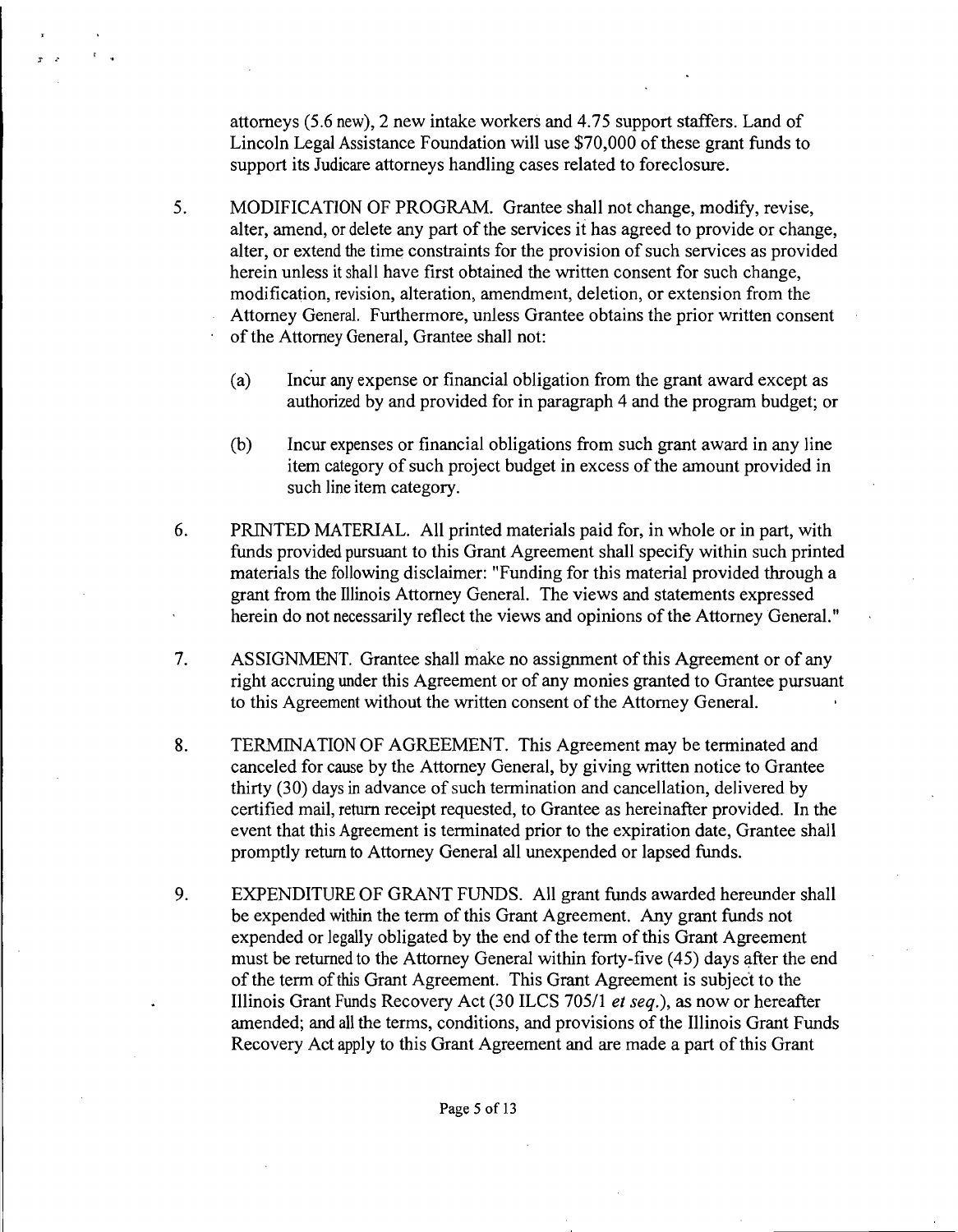Agreement the same as though they were expressly incorporated and included herein.

- IO. SEVERABILITY. This Agreement and all provisions hereof are intended to be whole and entire, and no provision or any part hereof is intended to be severable. This Agreement contains all the terms and conditions agreed upon by the parties hereto, and no other Agreements, oral or otherwise, regarding the subject matter of the Agreement, shall be deemed to exist or bind any party hereto.
- 11. CHARITABLE ORGANIZATION STATUS. Grantee certifies that it is is not [circle one] a charitable organization subject to Illinois' Charitable Trust Act (760 ILCS 55/1 *et seq.)* and the Solicitation for Charity Act (225 ILCS 460/0.01 *et seq.),* and, if subject to either of these Acts, that all appropriate registration materials and annual reports have been filed with the Attorney General's Charitable Trust Bureau.

# 12. DISCRIMINATION.

 $\mathbf{r}$  ,  $\mathbf{r}$ 

- (a) Grantee hereby agrees to:
	- (i) Refrain from unlawful discrimination and discrimination based on citizenship status in employment and undertake affirmative action to assure equality of employment opportunity and eliminate the effects of past discrimination;
	- (ii) Comply with the procedures and requirements of the regulations of the Department of Human Rights concerning equal employment opportunities and affirmative action; and
	- (iii) Provide such information, with respect to its employees and applicants for employment, and assistance as the Department of Human Rights may reasonably request. 775 ILCS 5/2-105.
- (b) The Americans with Disabilities Act of 1990 (42 U.S.C. §12101 et seq.) and the regulations promulgated thereunder (28 C.F.R. §35.130), hereinafter collectively referred to as the "ADA," prohibit discrimination against persons with disabilities by the State, whether directly or through contractual arrangements, in the provision of any aid, benefit, or service. As a condition of this Grant Agreement, Grantee certifies that services, programs, activities provided under this Grant Agreement are and will continue to be in compliance with the ADA.
- 13. SEXUAL HARASSMENT POLICIES. Grantee agrees to establish and maintain written sexual harassment policies that shall include, at a minimum, the following information: (i) the illegality of sexual harassment; (ii) the definition of "sexual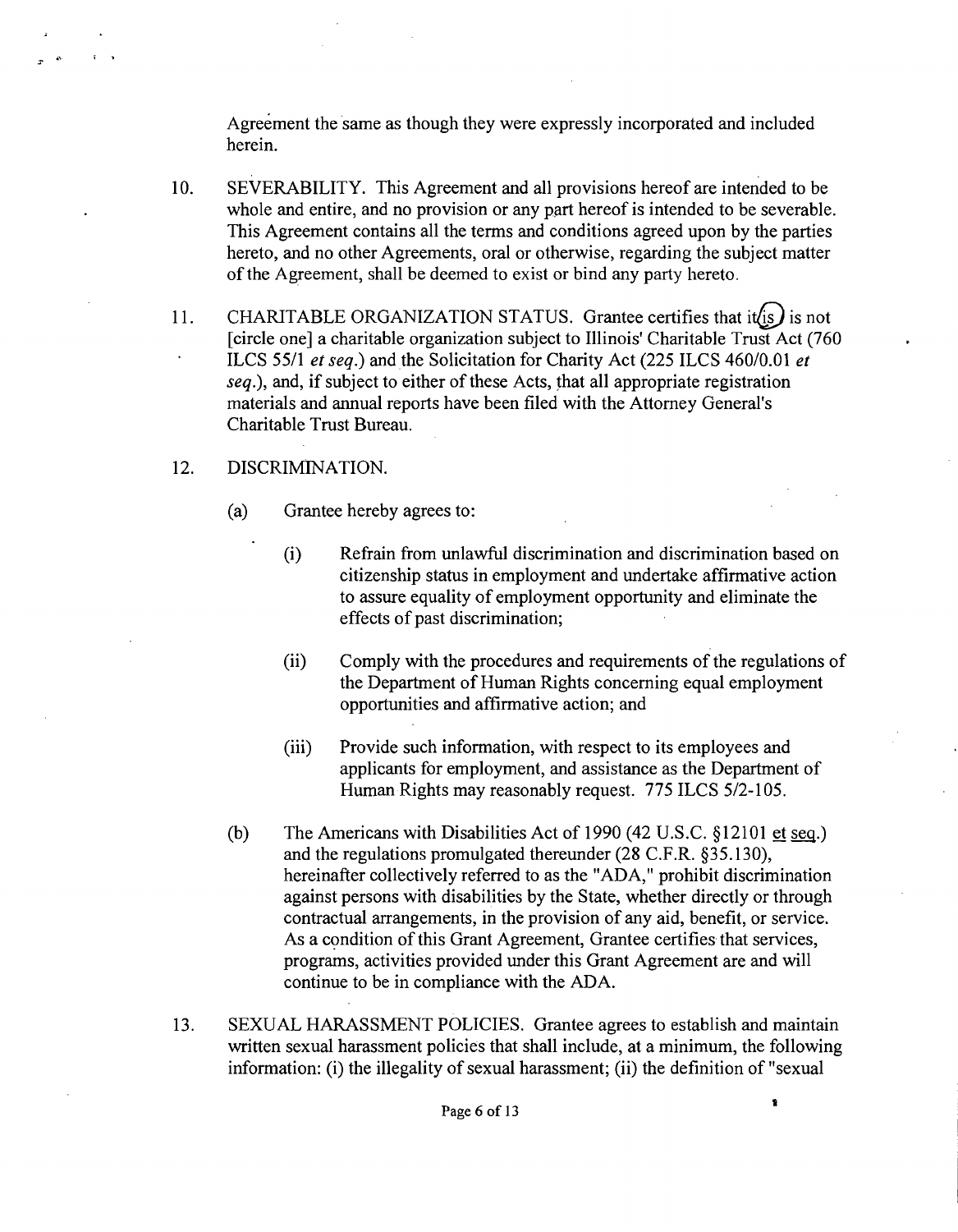harassment" under State law; (iii) a description of sexual harassment, utilizing examples; (iv) the vendor's internal complaint process including penalties; (v) the legal recourse, investigative and complaint process available through the Department of Human Rights and the Human Rights Commission; (vi) directionson how to contact the Department of Human Rights and the Human Rights Commission; and (vii) protection against retaliation as provided by section 6-101 of the Illinois Human Rights Act. 775 ILCS 5/6-101.

- 14. IMMIGRATION REFORM AND CONTROL ACT OF 1986. Grantee hereby certifies that, to the extent applicable to this Agreement, Grantee has complied with the provisions and requirements of the Immigration Reform and Control Act of 1986 (Public Law 99-603, effective November 6, 1986).
- 15. BRIBERY. Grantee hereby certifies that neither it nor any of its authorized agents has been convicted or made an admission as a matter of record of having bribed or attempted to bribe an officer or employee of any federal, State, or local governmental entity.
- 16. FELONY CONVICTION. Grantee certifies that it would not be barred from being awarded a contract or subcontract under Section 50-10 of the Illinois Procurement Code (30 ILCS 500/50-10), which prohibits a person or business convicted of a felony from doing business with the State of Illinois or any State agency from thedate of conviction until five (5) years after the completion of-the sentence for that felony, unless the person(s) held responsible by a prosecutorial office for the facts upon which the conviction was based has no involvement with the business.
- 17. SARBANES-OXLEY ACT. Grantee certifies that it would not be barred from being awarded a contract under Section 50-10.5 of the Illinois Procurement Code (30 ILCS 500/50-10.5), which prohibits a business from bidding on or entering into a contract or subcontract under the Code, if the business or any officer, director, partner, or other managerial agent of the business has been convicted of a felony under the Sarbanes-Oxley Act of 2002 (15 V.S.c. §7201 *et seq.)* or a Class 3 or Class2 felony under the Illinois Securities Law of 1953 (815 ILCS 5/1 *et seq.)* for a period of five (5) years prior to the date of the bid or contract.
- 18. NON-ASSISTANCE CERTIFICATION. Grantee certifies that it would not be barred from-being awarded a contract under Section 50-10.5(e) of the Illinois Procurement Code (30 ILCS 500/50-10.5(e)), which prohibits a person or business from bidding on or entering into a contract with the State if the person or business:
	- (a) Assisted the State or the Attorney General in determining whether there is a need for the contract except as part of a response to a publicly issued request for information; or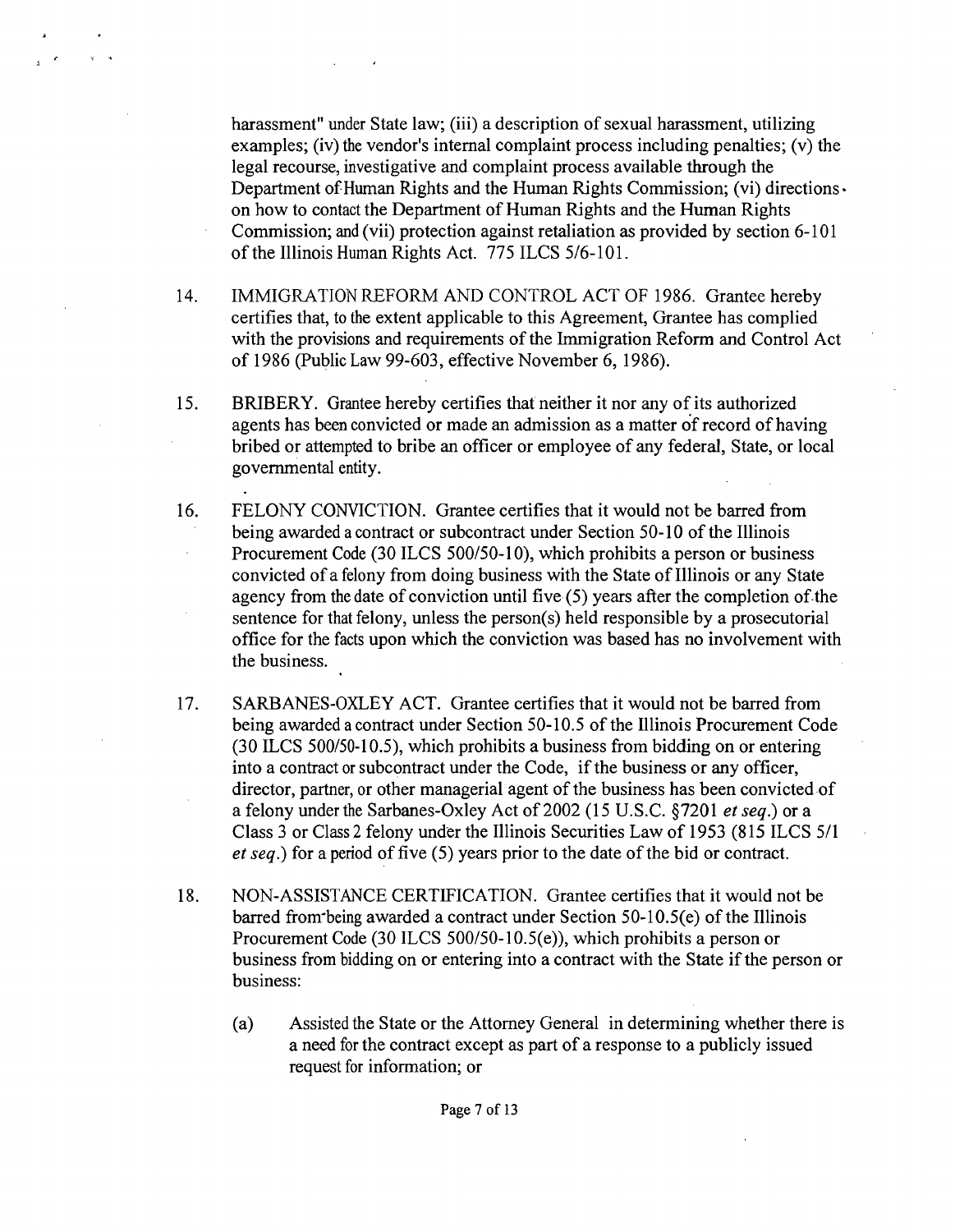(b) Assisted the State or the Attorney General by reviewing, drafting, or preparing any invitation for bids, a request for proposal, or request for information or provided similar assistance, except as part of a publicly issued opportunity to review drafts of all or part of these documents.

 $\cdot$   $\cdot$ 

- 19. DEBT DELINQUENCY. Grantee certifies that neither it nor any of its affiliates would be barred from entering into a contract of subcontract under Section 50-11 of the Illinois Procurement Code (30 ILCS 500/50-11), which prohibits any person who knows or should know that he or she or any affiliate is delinquent in the payment of anydebt to the State from entering into a contract with a State agency, unless that person or affiliate of that person, has entered into a deferred payment plan to pay off the debt.
- 20. ENVIRONMENTAL PROTECTION ACT. Grantee certifies that it would not be barred from being awarded a contract or subcontract under Section 50-14 of the Illinois Procurement Code (30 ILCS 500/50-14), which prohibits for a period of five (5) years a person or business from doing business with the State of Illinois, including any State agency if the person or business has been found by a court or by the Pollution Control Board to have committed a willful or knowing violation of the Environmental Protection Act and unless the person or business can show that no person involved in the violation continues to have any involvement with the business or there is no practicable contractual alternative available to the State.
- 21. EDUCATIONAL LOANS. To the extent that the Educational Loan Default Act (5 ILCS 385/0.01 *et seq.)* applies hereto, Grantee certifies that it is not in default on an educational loan.
- 22. BID RIGGING AND BID ROTATING. Grantee certifies that it has not been barred from bidding on a State or local government contract as a result of a violation of Section 33E-3 or 33E-4 of the Criminal Code of 1961 (720 ILCS 5/33E-3, 33E-4).
- 23. DUES TO CLUBS WHICH DISCRIMINATE. Grantee certifies that it is not prohibited from providing goods or services to the State of Illinois or from receiving any award or grant from the State of Illinois because it pays dues or fees on behalf of its employees or agents or subsidizes or otherwise reimburses them for payment of their dues or fees to any club which unlawfully discriminates. 775 ILCS 25/2.
- 24. INTERNATIONAL ANTI-BOYCOTT. Grantee certifies that neither it nor any substantially-owned affiliated company is participating or shall participate in an international boycott in violation of the provisions of the United States Export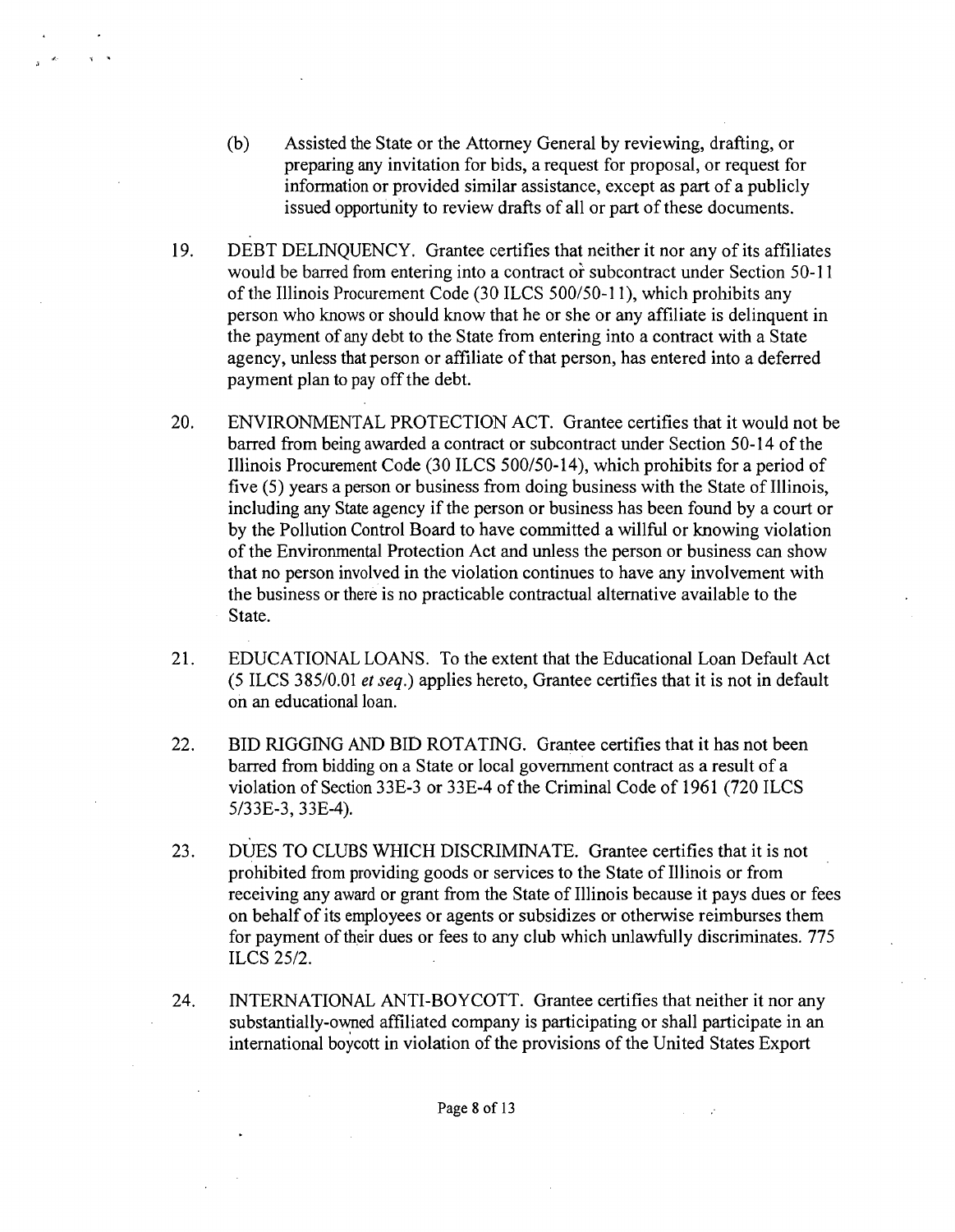Administration Act of 1979 (50 App. U.S.C. §2401 *et seq.)* or the regulations of the United States Department of Commerce promulgated under that Act.

- 25. DRUG FREE WORKPLACE CERTIFICATION. This Grant Agreement may be subject to the Drug Free Workplace Act (30 ILCS 580/1 *et seq.*). If it meets the definition of "grantee" under section 2 of the aforementioned Act (30 ILCS) 580/2), Grantee certifies and agrees that it will provide a drug free workplace as provided under section 3 of the Drug Free Workplace Act by: .
	- (a) Publishing a statement:
		- (i) Notifying employees that the unlawful manufacture, distribution, dispensing, possession, or use of a controlled substance, including cannabis, is prohibited in Grantee's or contractor's workplace;
		- (ii) Specifying the actions that will be taken against employees for violations of such prohibition; and
		- (iii) Notifying the employee that, as a condition of employment on such contract or grant, the employee will:
			- (A) Abide by the terms of the statement; and
			- (B) Notify the employer of any criminal drug statute conviction or a violation occurring in the workplace no later than five (5) days after such conviction.
	- (b) Establishing a drug free awareness program to inform employees about:
		- (i) The dangers of drug abuse in the workplace;
		- (ii) Grantee's or contractor's policy of maintaining a drug free workplace;
		- (iii) Any available drug counseling, rehabilitation, and employee assistance programs; and
		- (iv) The penalties that may be imposed upon an employee for drug violations.
	- (c) Providinga copy ofthe statement required by subsection (a) to each employee engaged in the performance of the contract or grant and to post the statement in a prominent place in the workplace.
	- (d) Notifying the Attorney General within ten (10) days after receiving notice under part  $(B)$  of paragraph (iii) of subsection (a) above from an employee or otherwise receivingactual notice of such conviction.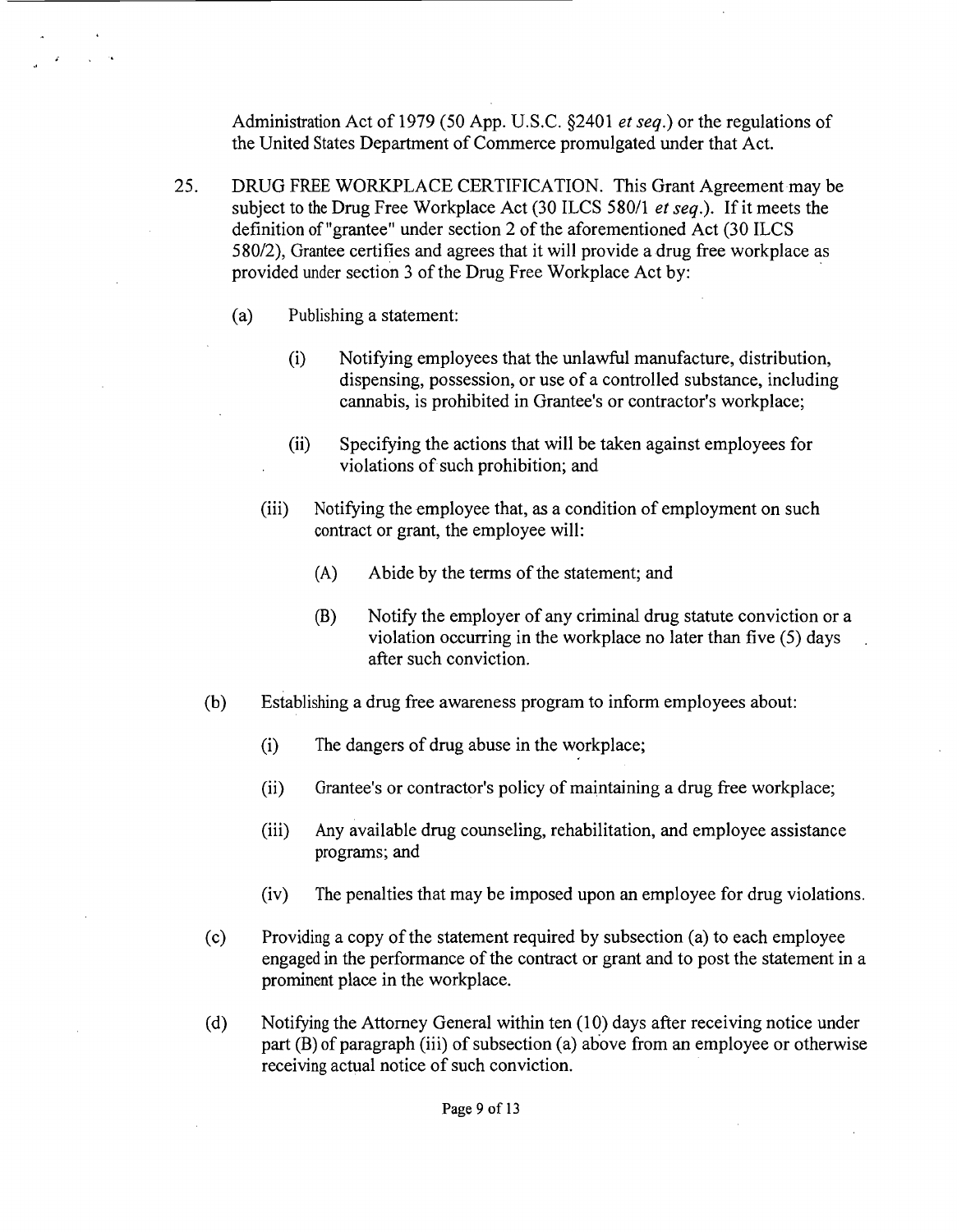- (e) Imposing a sanction on, or requiring the satisfactory participation in a drug abuse assistance orrehabilitation program by, any employee who is so convicted, as required by section 5 of the Drug Free Workplace Act.
- (f) Assisting employees in selecting a course of action in the event drug counseling, treatment, and rehabilitation is required and indicating that a trained referral team is in place.
- (g) Making a good faith effort to continue to maintain a drug free workplace through implementation of the Drug Free Workplace Act.
- 26. REVOLVING DOOR PROHIBITION CERTIFICATION. Grantee certifies that it would not be barred from engaging in any procurement activities under Section 50-30 of the Illinois Procurement Code (30 ILCS 500/50-30).
- 27. TAXPAYER IDENTIFICATION NUMBER CERTIFICATION. Grantee certifies, under penalty of perjury, that its Federal Taxpayer Identification Number listed herein is accurate and true. Grantee further certifies that it is not subject to backup withholding because: (a) Granteeis exempt from backup withholding; (b) Grantee has not been notified by the Internal Revenue Service (IRS) that it is subject to backup withholding as a result of a failure to report all interest or dividends; or (c) the IRS has notified Grantee that it is no longer subject to backup withholding. Grantee also certifies that it is a U.S. citizen or other U.S. person.

TIN Number (Employer Identification Number):  $37 - 0958448$ 

Grantee certifies that it is performing the services covered by this Agreement as a (please check appropriate legal status):

 $\underline{\mathsf{X}}$  Tax-exempt not for profit corporation x-exempt not for profit corporation<br>(Provide the name of corporation)  $\text{Land } \text{of }$   $\text{Lin}$   $\text{Coh}$   $\text{Leg}$ Foundation, Fac.

(Provide the name of governmental entity)

- 28. FALSE CERTIFICATION. Grantee acknowledges that responding falsely to any of the certifications required by Paragraphs 11 through 27, inclusive, of this Agreement shall constitute cause under Paragraph 8 hereof for the Attorney General to terminate this Agreement.
- 29. NOTICES. All notices required to be served shall be served by certified mail, return receipt requested, duly addressed and postage prepaid. Notices shall be sent to the parties at the addresses given below, unless otherwise instructed:

Page 10 of 13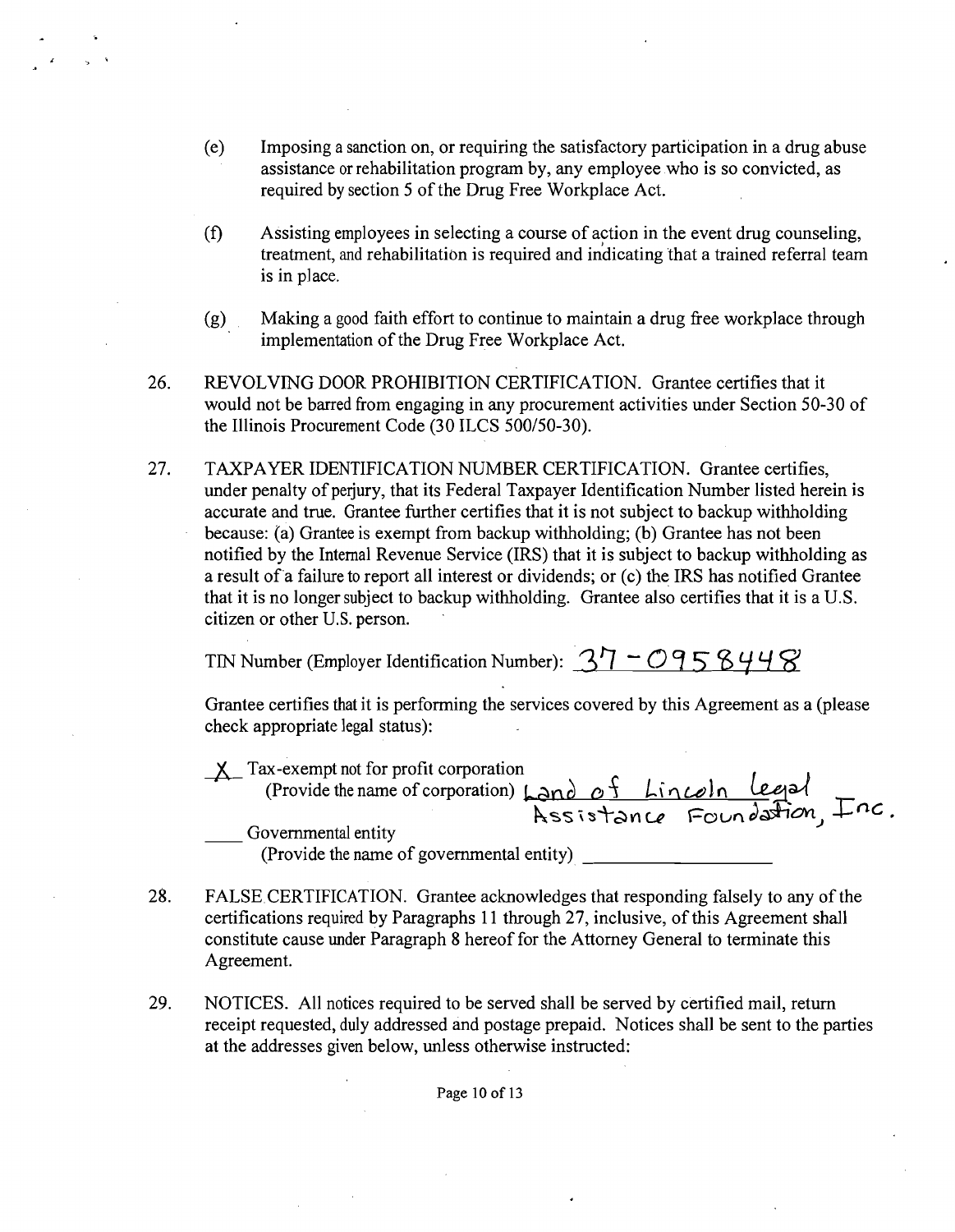### ATTORNEY GENERAL:

Attorney General of the State of Illinois Consumer Fraud Bureau 100 West Randolph Street, 13th Floor Chicago, Illinois 6060I

GRANTEE:

Land of Lincoln Legal Assistance Foundation 8787 State Street, Suite 201 East'St. Louis, Illinois 62203

In all correspondence between the parties hereto with respect to this Grant Agreement, the grant number shall be clearly identified and referred to. The grant number of this Grant Agreement is FSR- Legal Services Grant # 12-001.

- 30. MAINTENANCE OF RECORDS. Grantee shall maintain and preserve all books, records, or papers relating to the programs or projects for which funds were provided under this Agreement, including the amounts, recipients, and uses of all disbursements of funds passing in conjunction with the Agreement for a period of five (5) years after the completion ofthe Agreement. Grantee shall make available the Agreement and all books, records, and papers related to the Agreement for review and audit by the Auditor General of the State of Illinois or the Attorney General. Grantee agrees to cooperate fully with any audit conducted hereunder and to provide full and free access to all relevant materials. Grantee's failure to maintain the books, records, and papers required by this paragraph shall establish a presumption in favor of the Attorney General for the recovery of any funds paid under the Grant Agreement for which adequate books, records, and supporting documentation are not available to support their purported disbursement.
- 31. STATUS. Nothing inthis Agreement shall be considered to create the relationship of employer and employee or principal and agent between the parties hereto.
- 32. COMPTROLLER FILING NOTICE. The Grantee expressly understands that whenever applicable, a copy of this Agreement and any amendment(s), cancellation or renewals shall be filed by the Attorney General with the State Comptroller as required by the Illinois Procurement Code (30 ILCS 500120-80) and the Attorney General's Procurement rules (44 Ill. Adm. Code §1300.08, last amended at 36 Ill. Reg. 11974, effective July 13, 2012).
- 33. MODIFICATION OF AGREEMENT. No alteration, amendment, modification, variation, addition, or deletion of any provision of this Agreement shall.be effective unless it is in writing and signed by the parties hereto.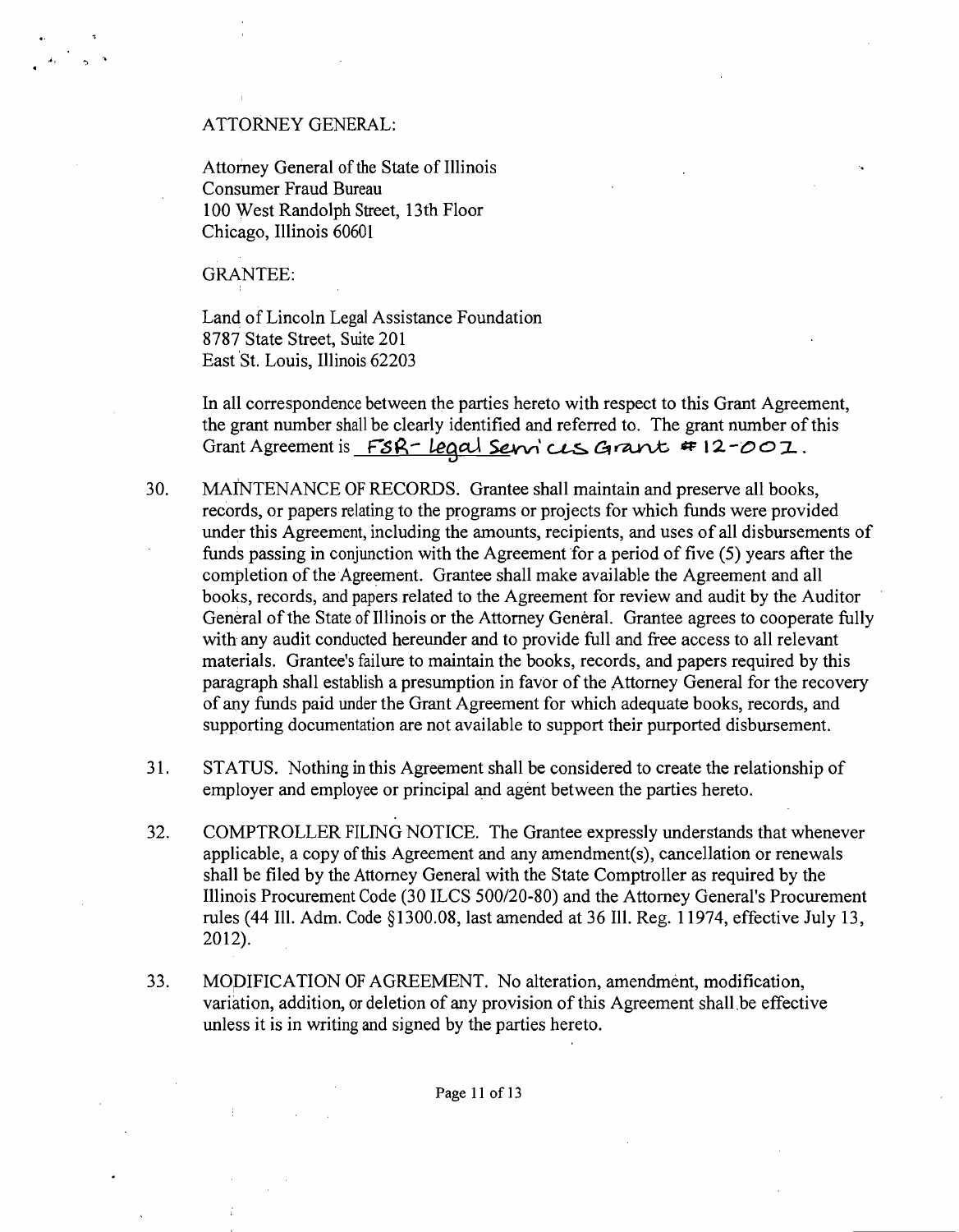34. APPLICABLE LAWS. This Grant Agreement and Grantee's obligations and services under the Grant Agreement are hereby made subject to and must be performed in compliance with all Federal and State laws. The Grant Agreement shall be construed in accordance with and governed in all respects by the laws of the State of Illinois.

Attest: Attorney General Lisa Madiga  $1$  is a  $11$  and By:  $Z$ ef of Staf lane. C Date: *1* | **1** | <u>*Z* U</u> Grantee By: ~) Wo-J;J Signature Lo\s *WOOd E'J.ec u-+ive* OlreJor Type or print name and title  $\rightarrow$  $8162012$ Date  $\overline{\phantom{a}}$  . The set of  $\overline{\phantom{a}}$ 

#### GRANTEE CERTIFICATION:

I, (insert name of person executing agreement of behalf of grantee), (insert title of person executing agreement on behalf of grantee), hereby certify under oath, in accordance with Section 4 of the Illinois Grant Funds Recovery Act (30 ILCS 705/4, as amended by Public Act 96-795, effective July 1,2010), that all information in this Grant Agreement is true and correct to the best of the my knowledge, information and belief. I further certify, under oath, that the funds shall be used only for the purposes set forth in this Grant Agreement and that the award of grant funds is conditioned upon this certification.

(Signature)

Subscribed and sworn before me on this  $\frac{L}{2}$  day of  $\frac{L}{2012}$ 



Page 12 of 13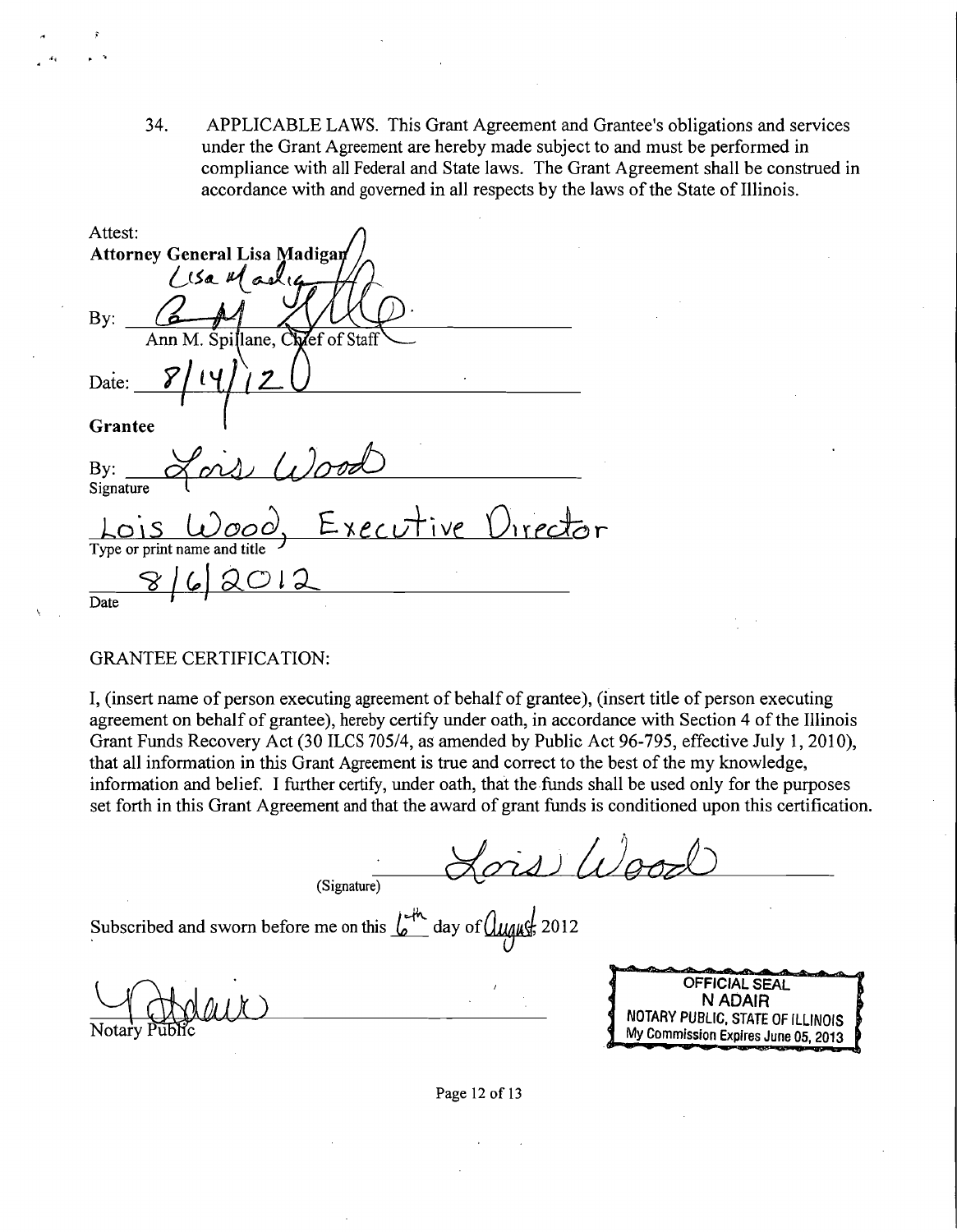### • "0 ADDENDUM A

 $\lambda$ 

# Land of Lincoln Legal Assistance Foundation, Inc. Legal Help for Homeowners Program Proposed Expenditures July 1, 2012 - June 30, 2015

|                                                | Year 1  | Year <sub>2</sub> | Year 3  | <b>Total</b> |
|------------------------------------------------|---------|-------------------|---------|--------------|
| I. Personnel Costs                             |         |                   |         |              |
| <b>Attorney Salaries</b>                       | 634,067 | 695,791           | 720,531 | 2,050,389    |
| <b>Intake Worker Salaries</b>                  | 56,900  | 58,700            | 60,500  | 176,100      |
| <b>Support Staff Salaries</b>                  | 128,165 | 132,440           | 138,063 | 398,668      |
| <b>Total Personnel Costs</b>                   | 819,132 | 886,931           | 919,094 | 2,625,157    |
| <b>II. Personnel Benefits</b>                  |         |                   |         |              |
| <b>Attorney Benefits</b>                       | 178,261 | 200,451           | 224,981 | 603,693      |
| <b>Intake Worker Benefits</b>                  | 20,150  | 21,842            | 23,684  | 65,676       |
| <b>Support Benefits</b>                        | 48,751  | 52,771            | 57,145  | 158,667      |
| <b>Total Personnel Benefits</b>                | 247,162 | 275,064           | 305,810 | 828,036      |
| III. Equipment                                 |         |                   |         |              |
| <b>Computer Workstations &amp; Licenses</b>    | 18,775  |                   |         | 18,775       |
| Telephone Equipment & Programming              | 25,000  |                   |         | 25,000       |
| <b>Bankruptcy Software &amp; Licenses</b>      | 7,470   | 4,620             | 4,620   | 16,710       |
| <b>Total Equipment</b>                         | 51,245  | 4,620             | 4,620   | 60,485       |
| <b>IV. Travel &amp; Training</b>               |         |                   |         |              |
| <b>Local Travel</b>                            | 24,360  | 24,360            | 24,360  | 73,080       |
| Training                                       | 15,000  | 10,000            | 5,000   | 30,000       |
| <b>Total Travel</b>                            | 39,360  | 34,360            | 29,360  | 103,080      |
| <b>V. Supplies &amp; Operating Expenses</b>    |         |                   |         |              |
| <b>Consumables (Supplies &amp; Postage)</b>    | 15,000  | 15,000            | 15,000  | 45,000       |
| <b>Insurance &amp; Attorney Registration</b>   | 5,075   | 5,075             | 5,075   | 15,225       |
| Telephone                                      | 7,500   | 7,500             | 7,500   | 22,500       |
| Printing & Design for Outreach                 | 25,000  | 5,000             | 5,000   | 35,000       |
| Library                                        | 8,600   | 8,600             | 8,600   | 25,800       |
| Litigation                                     | 15,000  | 15,000            | 15,000  | 45,000       |
| <b>Total Supplies &amp; Operating Expenses</b> | 76,175  | 56,175            | 56,175  | 188,525      |
| <b>VI. Contractors &amp; Consultants</b>       |         |                   |         |              |
| IT & Case Management Support                   | 17,780  | 17,780            | 17,780  | 53,340       |
| <b>Judicare Attorneys</b>                      | 30,000  | 20,000            | 20,000  | 70,000       |
| <b>Total Contractors &amp; Consultants</b>     | 47,780  | 37,780            | 37,780  | 123,340      |